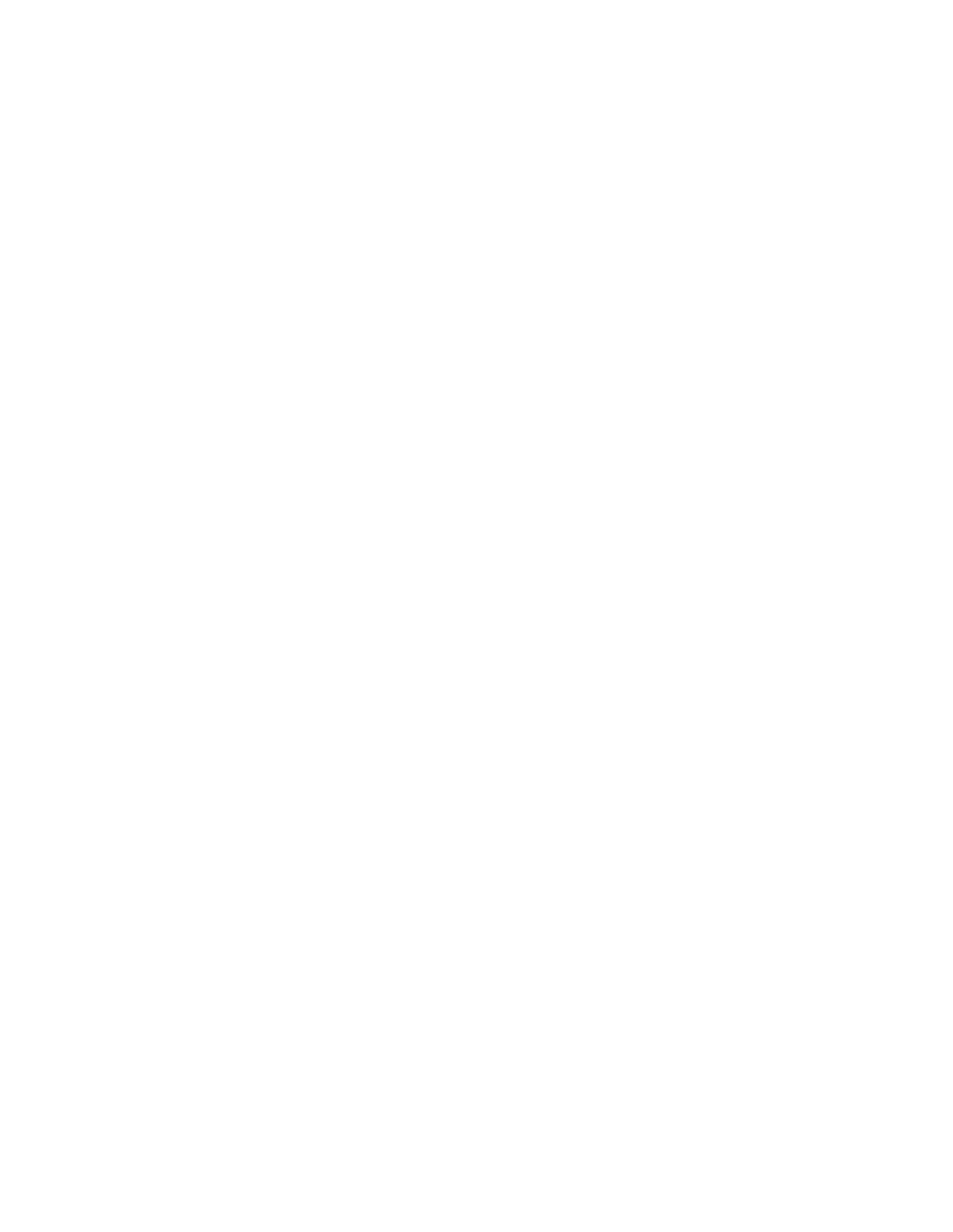| <b>Board of Trustees</b>           |                                     |
|------------------------------------|-------------------------------------|
| Dr. Chi-Chia Hsieh                 | Dr. Alvin Cheung                    |
| Chair of the Board of Trustees     | Vice Chair of the Board of Trustees |
| Dr. Bhaskar Kura                   | Mr. Yat-Pang Au                     |
| Secretary of the Board of Trustees | Treasurer of the Board of Trustees  |
| Mr. Arnold Wong                    | Dr. Gregory M. St. L. O'Brien       |
| Trustee                            | Ex-officio Trustee                  |
| Mr. Ivan Chan                      | Dr. Thomas Gold                     |
| Trustee                            | Trustee                             |

| <b>Executives, Department Chairs, and Senior Staff</b>                                                                               |                                                           |
|--------------------------------------------------------------------------------------------------------------------------------------|-----------------------------------------------------------|
| Dr. Gregory M. St. L. O'Brien                                                                                                        | Dr. Karl Wang                                             |
| President & Chief Executive Officer                                                                                                  | Provost & Director of Technology                          |
| Mr. Edward Lam                                                                                                                       | Dr. Amal Mougharbel                                       |
| Chief Financial Officer                                                                                                              | Department Chair of Business Administration               |
| Ms. Angie Lo                                                                                                                         | Dr. Bhagat Patlolla                                       |
| Director of University Affairs & Board Liaison                                                                                       | Department Chair of Interdisciplinary Sciences (Incoming) |
| Ms. Sophia Gu                                                                                                                        | Dr. Cornel Pokorny                                        |
| Director of Academic & Student Services, Interim Registrar                                                                           | Department Chair of Computer Science and Software         |
| & Accreditation Liaison Officer                                                                                                      | Engineering                                               |
| Mr. Kranthi Lammatha                                                                                                                 | Dr. May Huang                                             |
| Director of Information Technology                                                                                                   | Department Chair of Electrical and Computer Engineering   |
| Mr. Sameer Bhasin                                                                                                                    | Dr. Timothy Li                                            |
| Director of Marketing & Communications                                                                                               | Department Chair of Engineering Management                |
| Mr. Jimmie White<br>Director of International Student Office, Principal<br>Designated School Official & Special Advisor to President | Mr. Wes Takahashi<br>Department Chair of Digital Arts     |
| Ms. Leslie Anderson                                                                                                                  | Dr. Concepcion Saenz-Cambra                               |
| Associate Director of Human Resources                                                                                                | Director of Faculty Affairs & Curriculum Development      |
| Mr. David Khoperia<br>Program Integrity & Compliance Officer                                                                         |                                                           |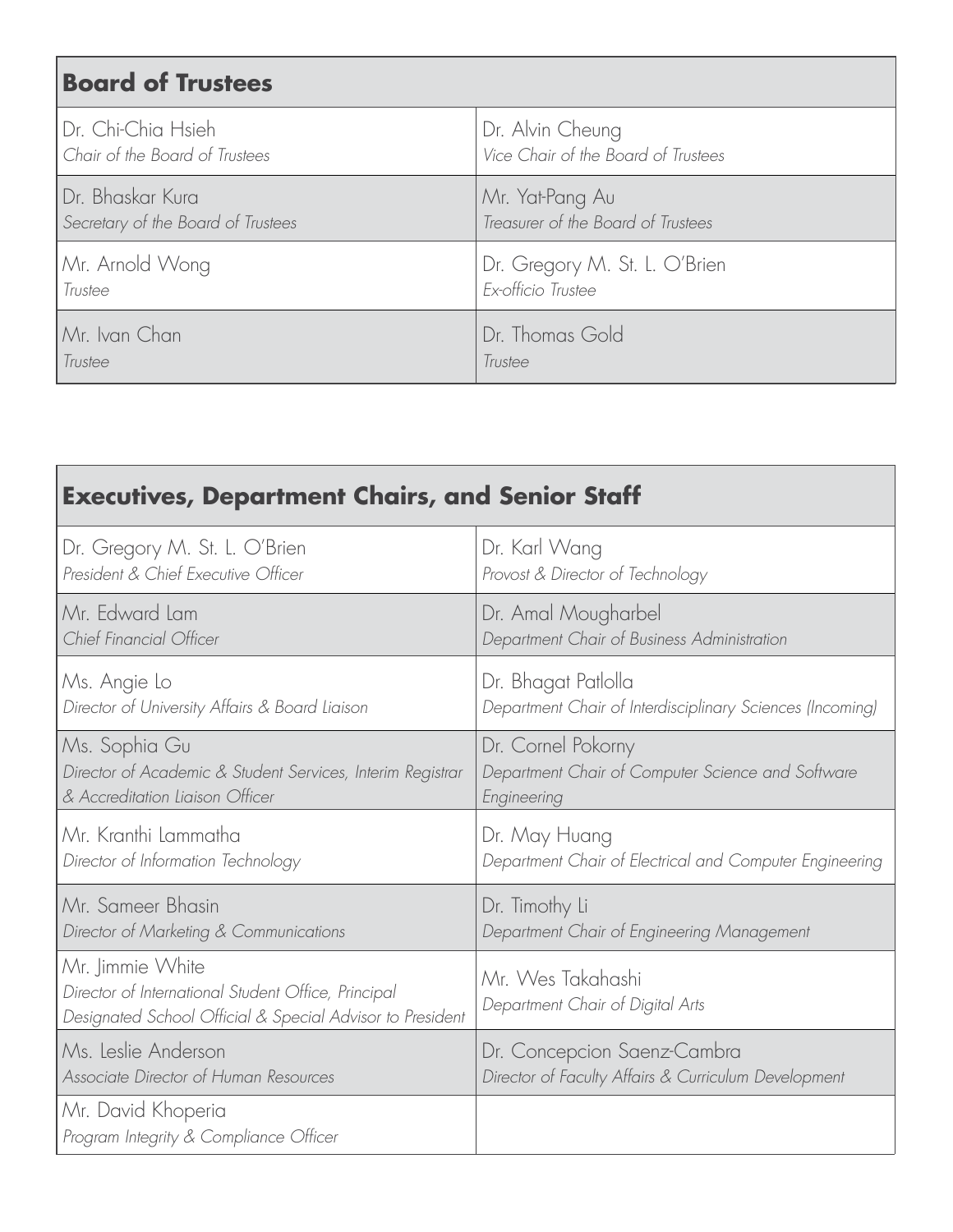#### **INTRODUCTION**

ITU is a mission-driven organization. The Strategic Plan is built upon ITU's mission, vision, and community values and offers an approach to help ITU foster sustainable growth and development in today's dynamic environment.

This ambitious five-year plan was created as a blueprint to strengthen ITU's performance and drive ITU for the next five years. To achieve the mission, ITU's leadership team assesses the differences between its current position and desired future. We are setting clear identified goals, building a strong and solid foundation, and efficiently allocating resources to bridge the gap.

This Strategic Plan requires an eight-month collaborative planning process, led by the Office of Strategic Initiatives and coordinated by ITU's faculty and leadership team. To ensure mutual respect, agreement, and commitment from everyone, the planning team gathered extensive input from ITU's Board of Trustees, faculty, students, staff, and other stakeholders.

The effective date of this plan was adjusted to coincide with ITU's fiscal year and align with the annual budget process. The Board of Trustees Planning Committee is responsible for reviewing the draft and presenting the final strategic plan to the Board for final approval. The Board of Trustees Finance Committee will use the



final plan as a main resource to effectively manage the annual budget. This Strategic Plan will serve as a living document that will be evaluated each year to ensure the upkeep and delivery of commitments.

Currently, ITU is experiencing significant internal and external changes. The President, Gregory O'Brien, describes ITU as a "wonderful and distinctive institution with a forward-looking model of professional education and a global vision that builds on this model." These key objectives will set forth the foundation for global expansion and development. In order for ITU to move in the right direction, the university, as a whole, needs to provide full support and encourage active participation from its constituents. Along with these efforts, this Strategic Plan will guide ITU to overcome challenges and achieve its goals.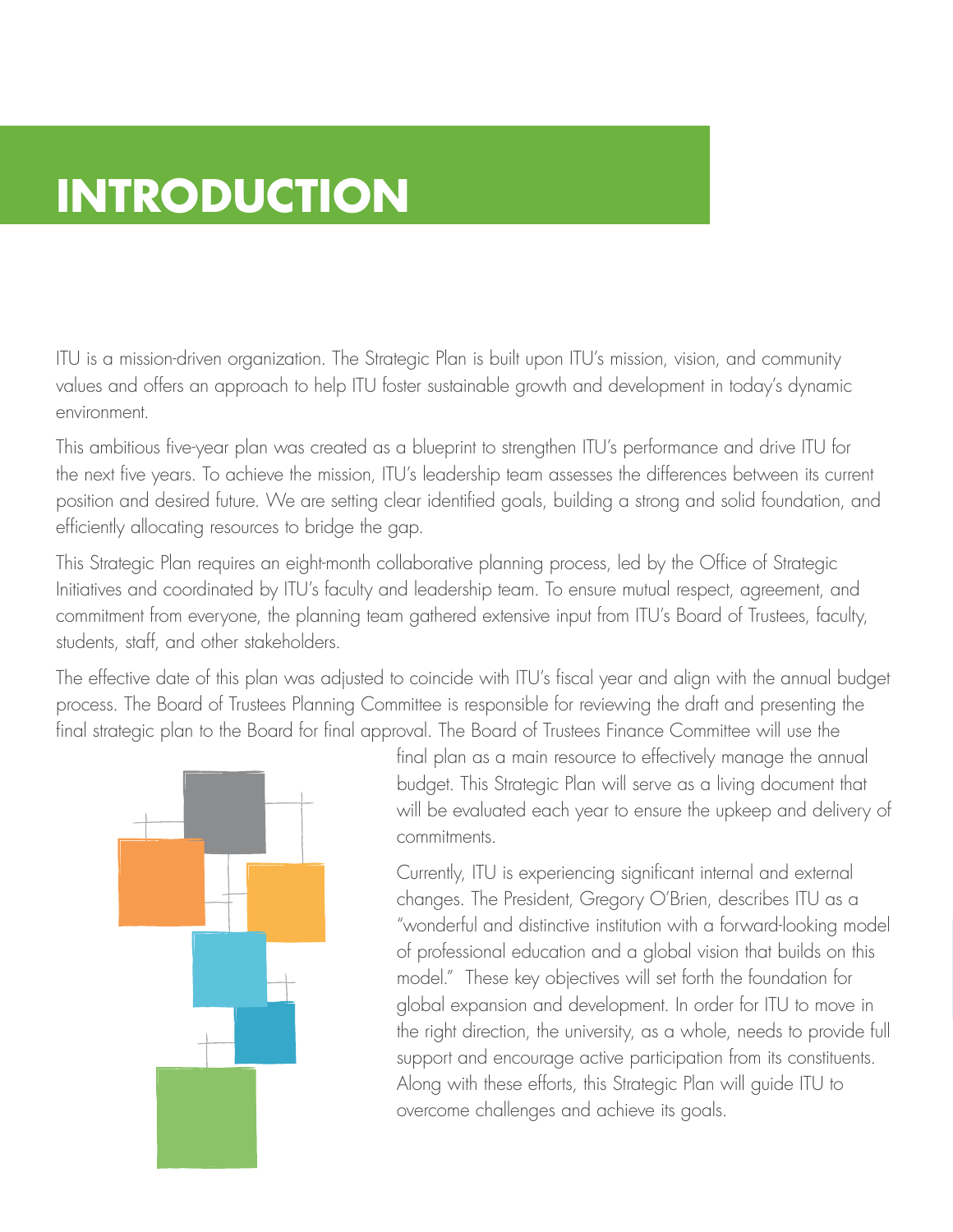#### **VISION**

To empower people and advance global prosperity through inventive, industry-linked Silicon Valley education.

ITU pioneers a modern, industry-focused educational model to deliver education globally.

**MISSION** ITU's educational pedagogy cultivates **innovative** thinking, **ethical** leadership, and **entrepreneurial** spirit through practical, **industry relevant curriculum** that reflects **Silicon Valley's culture**.

ITU closes the employment skills gap and empowers people to lead successful, enriching lives as meaningful contributors to the global community.



Global Development Through Silicon Valley Education.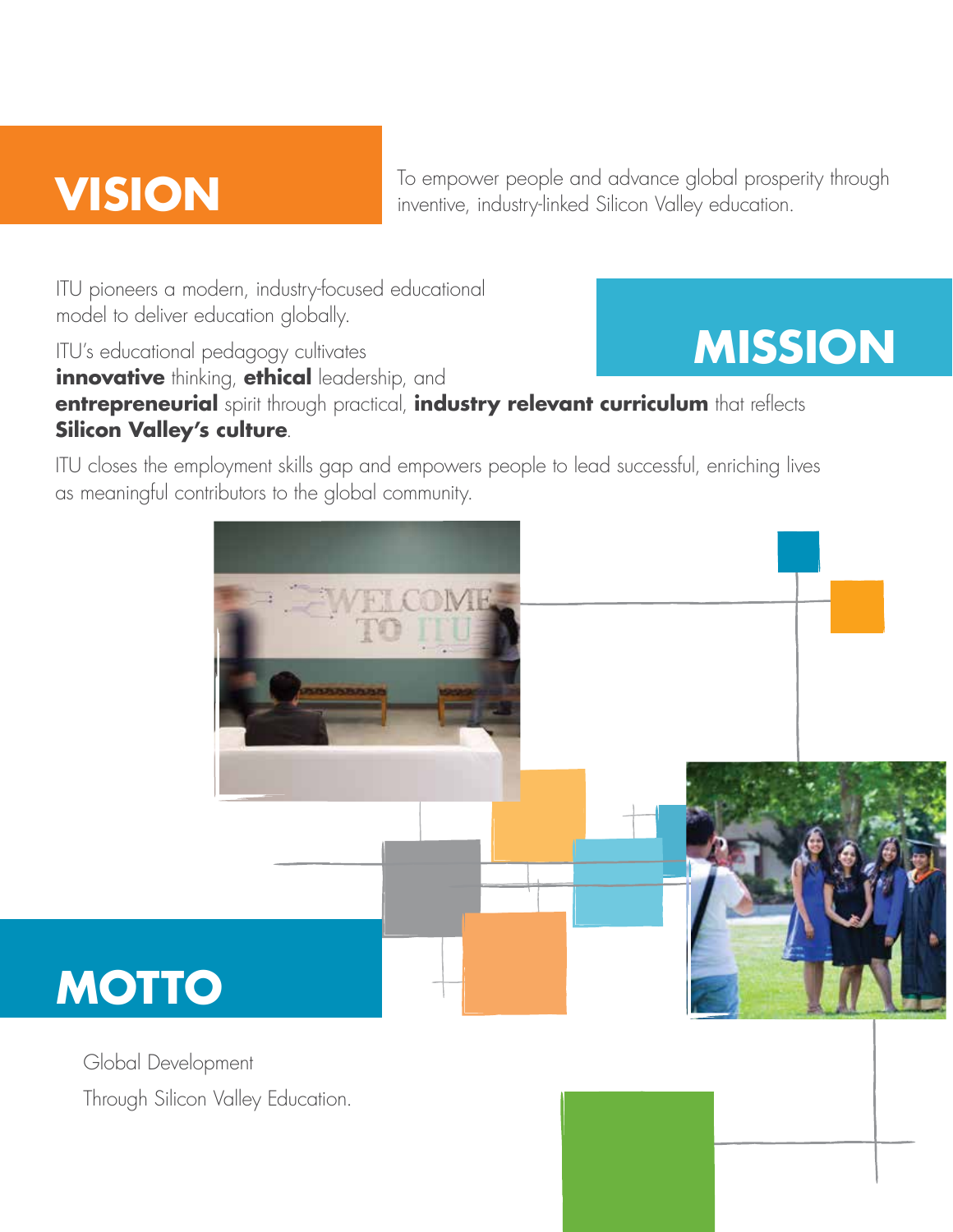#### **ITU COMMUNITY VALUES**

| <b>Openness</b><br>Let's be honest.                           | We believe in having real and open dialogue with each other<br>as we work to constantly improve what we do at ITU.                    |
|---------------------------------------------------------------|---------------------------------------------------------------------------------------------------------------------------------------|
| <b>Responsibility</b><br>Take pride in your work.             | We believe in doing good work and owning our choices.                                                                                 |
| <b>Teamwork</b><br>Make positive impact<br>by serving others. | We believe in working collaboratively together to address<br>challenges openly and help each other.                                   |
| Learning<br>Ask questions.<br>Stay curious.                   | We believe that learning and growing is a top priority for<br>people who work at ITU.                                                 |
| <b>Innovation</b><br>Dare to take risks.                      | We believe in the spirit of agile invention and entrepreneurship,<br>responding and adapting quickly to opportunities and challenges. |

#### **FOUR GUIDING PRINCIPLES**







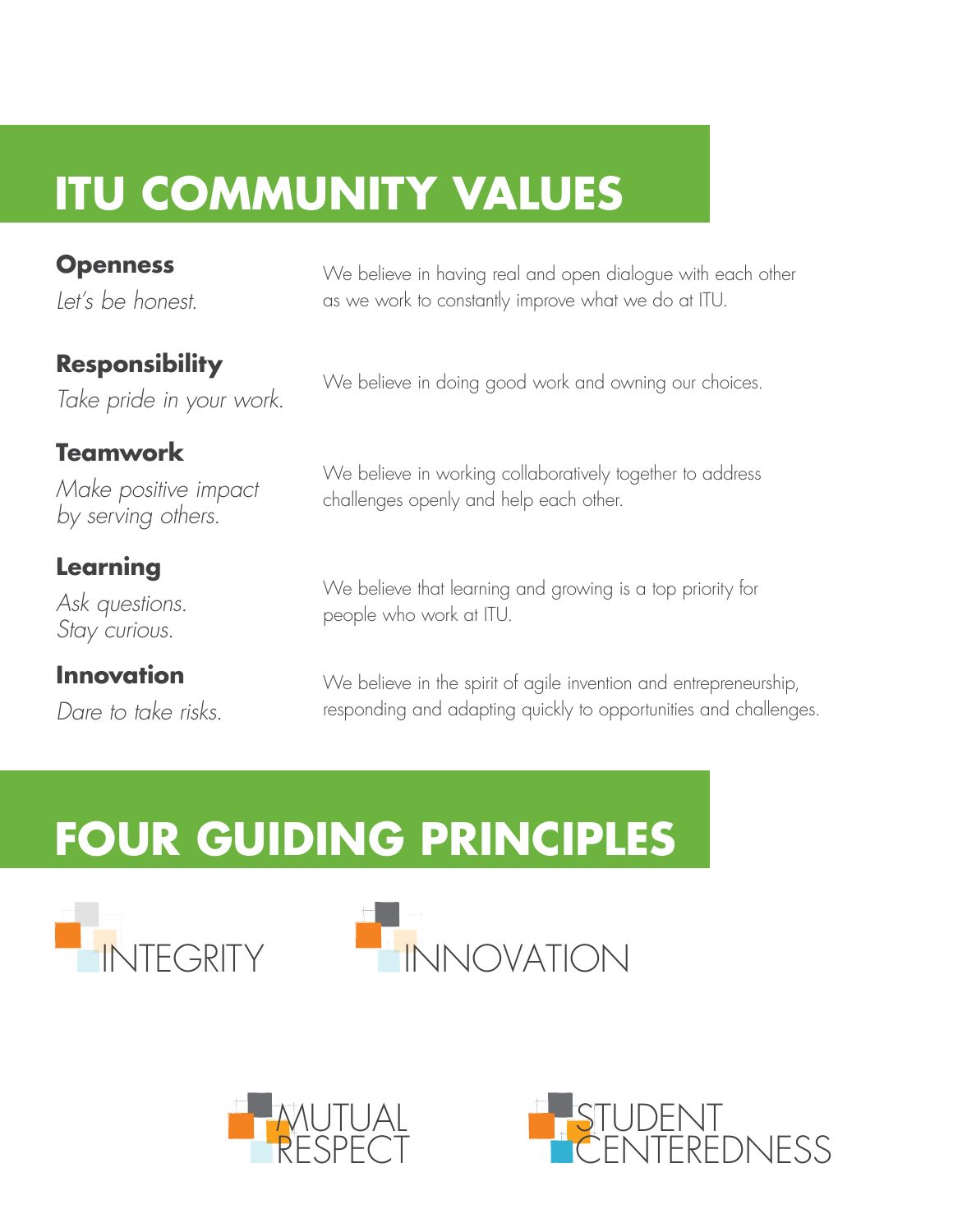#### **FIVE STRATEGIC GOALS**

Academic Excellence & Student Success

Employee Success

Institutional Integrity, Responsibility & Transparency

Sustainability

Technology & Innovation



*The goals are equally important.*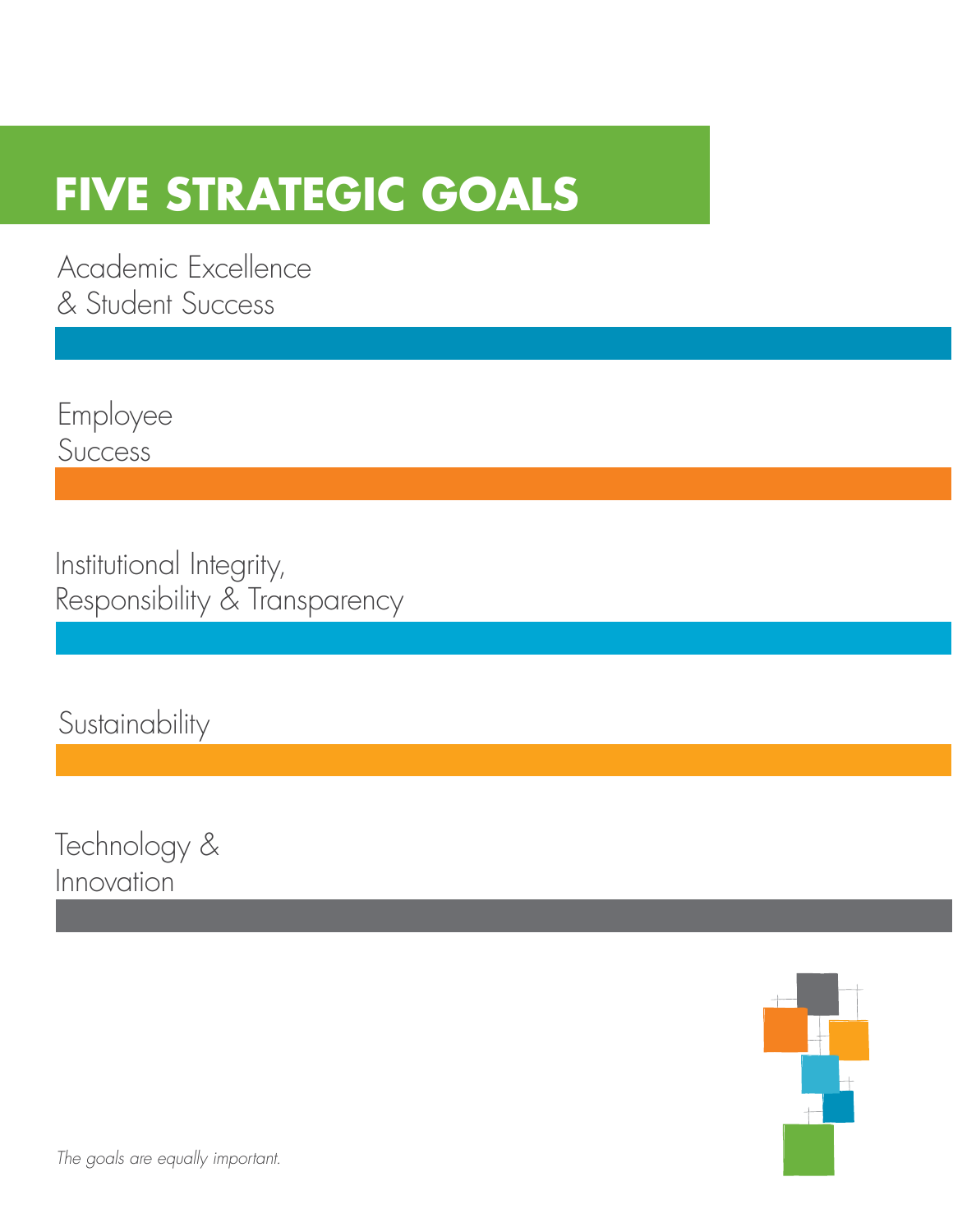#### **ACADEMIC EXCELLENCE & STUDENT SUCCESS**



FOSTER STUDENT-FOCUSED ENVIRONMENT AND UPHOLD ACADEMIC QUALITY AND **INTEGRITY** 

#### WHY IS ACADEMIC EXCELLENCE AND STUDENT SUCCESS **SIGNIFICANT?**

ITU strives to build and sustain a culture that supports teaching excellence and creates a more unified educational experience for all students. To better serve the students, ITU will provide beneficial resources to meet the needs of students and increase student-body participation. These efforts will reinforce the goal towards student success at ITU and beyond.

The overarching goal as a non-profit institution of higher education is to create a student-centered environment where students feel fully supported. ITU is committed to delivering a high-quality educational experience by demonstrating academic integrity, providing relevant programs, and making student support services more accessible. Periodic assessments will also be implemented in order to determine the appropriate programs for students. ITU aims to foster a culture of caring, continual improvement of efficiency, and excellent customer service for all students.

As ITU strives for academic excellence and student success, proper policies and procedures must be applied to ensure best practices. By effectively implementing and enforcing such policies, ITU will provide prompt and efficient service that meets, and exceeds, WASC-standards.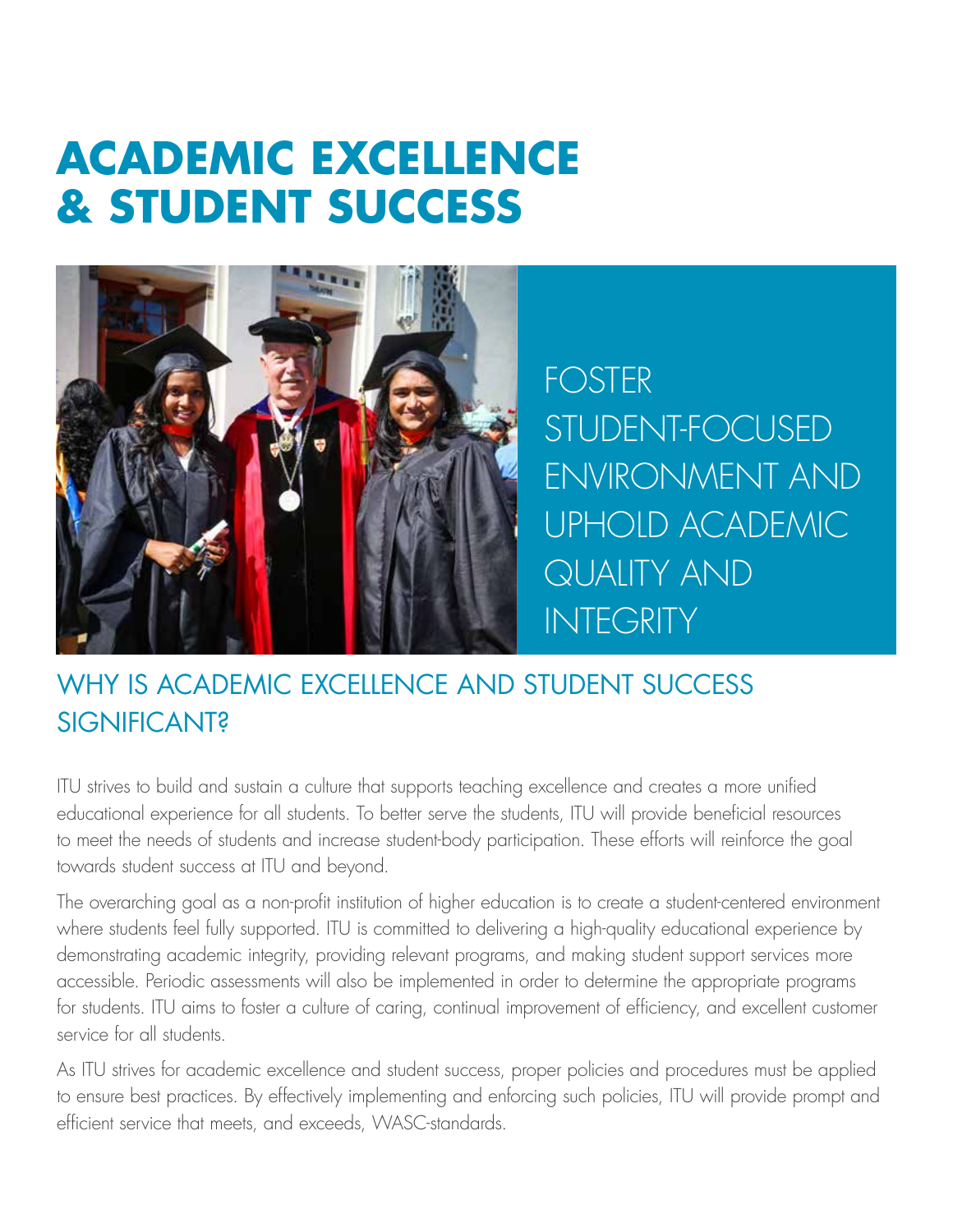# & STUDENT SUCCESS ACADEMIC EXCELLENCE

- **A.** Maintain WASC accreditation and explore other program-based accreditation
- **B.** Expand relevant and quality academic programs
- **C.** Maintain high academic standards
- **D.** Attract and retain outstanding and diverse faculty
- **E.** Improve student learning experience and measure student learning outcomes
- **F.** Provide highest quality of customer service to students
- **G.** Enhance and expand career services function
- **H.** Create direct industry placement opportunities
- **I.** Increase overall student-body participation and benefits
- **J.** Improve student retention and increase two-year graduation rate
- **K.** Diversify student body
- **L.** Explore new scholarship opportunities
- **M.** Enhance research capabilities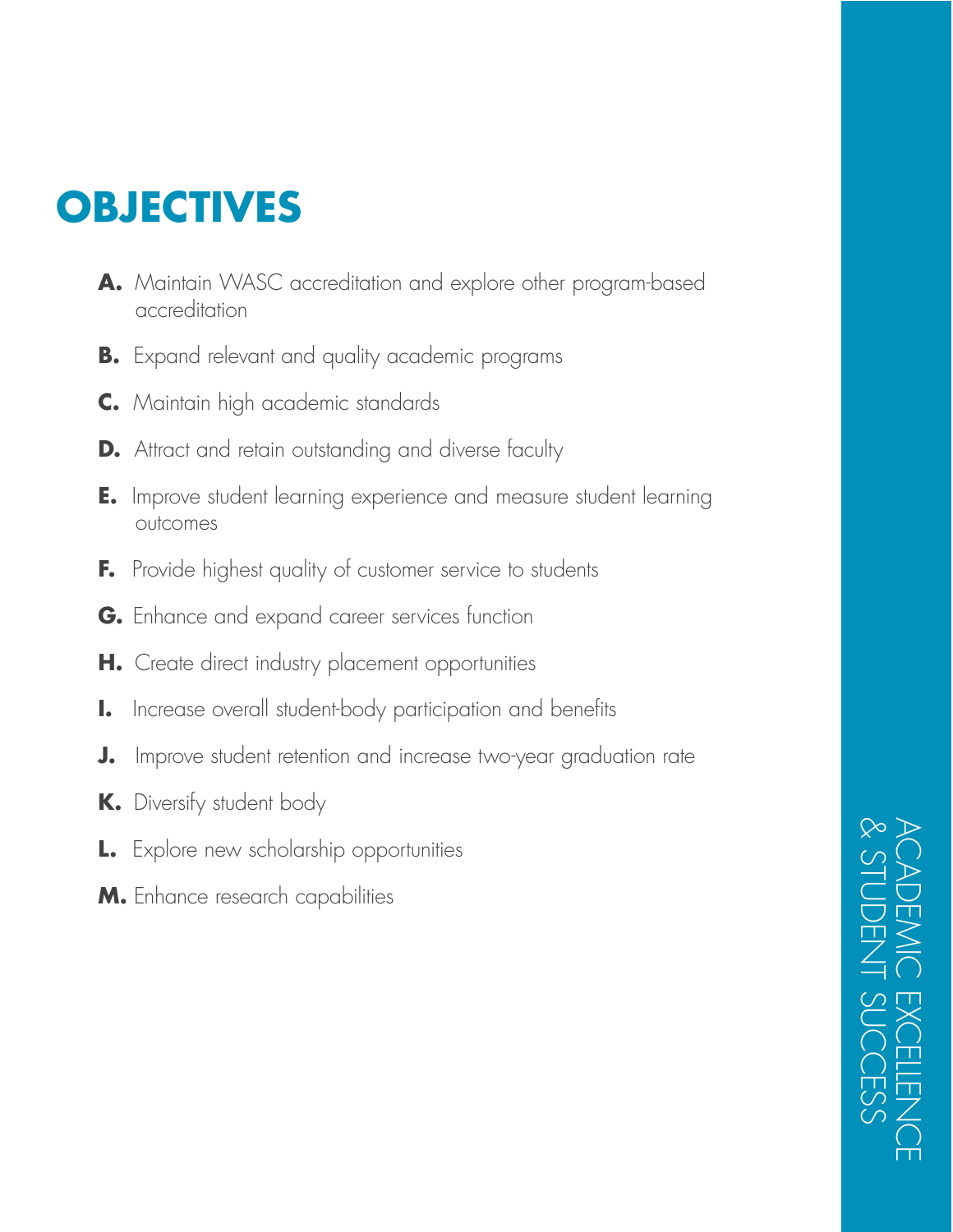#### **EMPLOYEE SUCCESS**



FOSTER AN ENVIRONMENT THAT ENCOURAGES AND SUPPORTS EMPLOYEE GROWTH AND **WELLNESS** 

#### WHY IS EMPLOYEE SUCCESS SIGNIFICANT?

Employee gratification is the core of ITU's values. In order for ITU to reach our targeted goals, the university must promote an engaging workforce and employee wellness. Along with these efforts, ITU strives to make the workplace an environment of progressiveness and balance. By working toward career and individual advancement, the institution will see greater employee engagement and productivity in the work place.

ITU believes in creating a work culture of progressive development. As part of this culture, ITU will identify and repair internal weaknesses and make great efforts to secure a happier and, thus, more productive work environment. ITU will provide faculty and staff with the possibility of career and individual advancement through in-depth evaluations, training and education, and great healthcare benefits.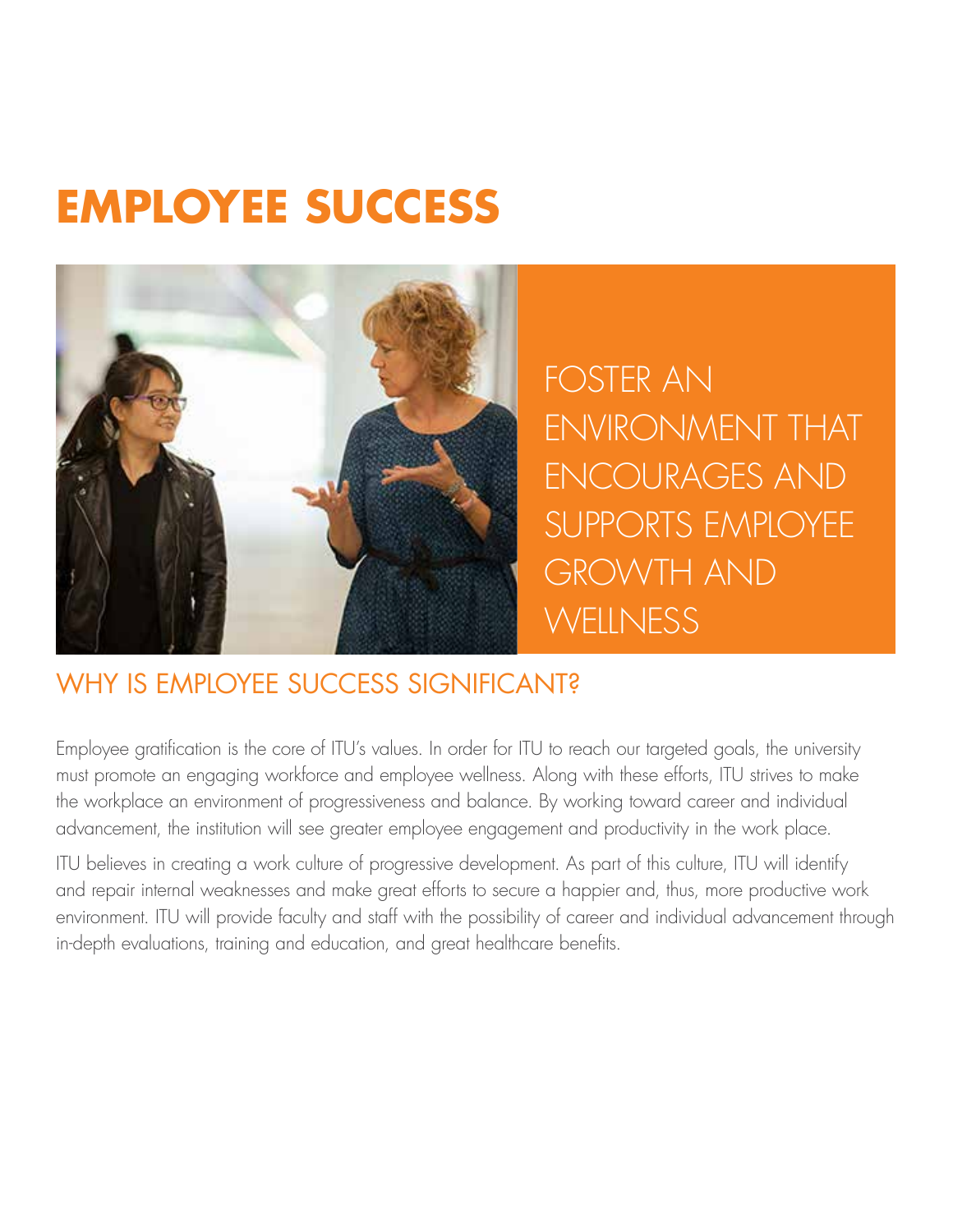- **A.** Foster ITU culture and values
- **B.** Promote interdepartmental training and collaboration
- **C.** Develop and promote career and individual advancement opportunities through training and education for faculty and staff
- **D.** Develop the capability of employees and evaluate their performance, as individuals and as a group
- **E.** Collect and fully assess employee feedback on a routine basis
- **F.** Increase faculty and staff diversity
- **G.** Increase faculty and staff retention
- **H.** Maintain a competitive compensation model
- **I.** Strengthen employee communication and engagement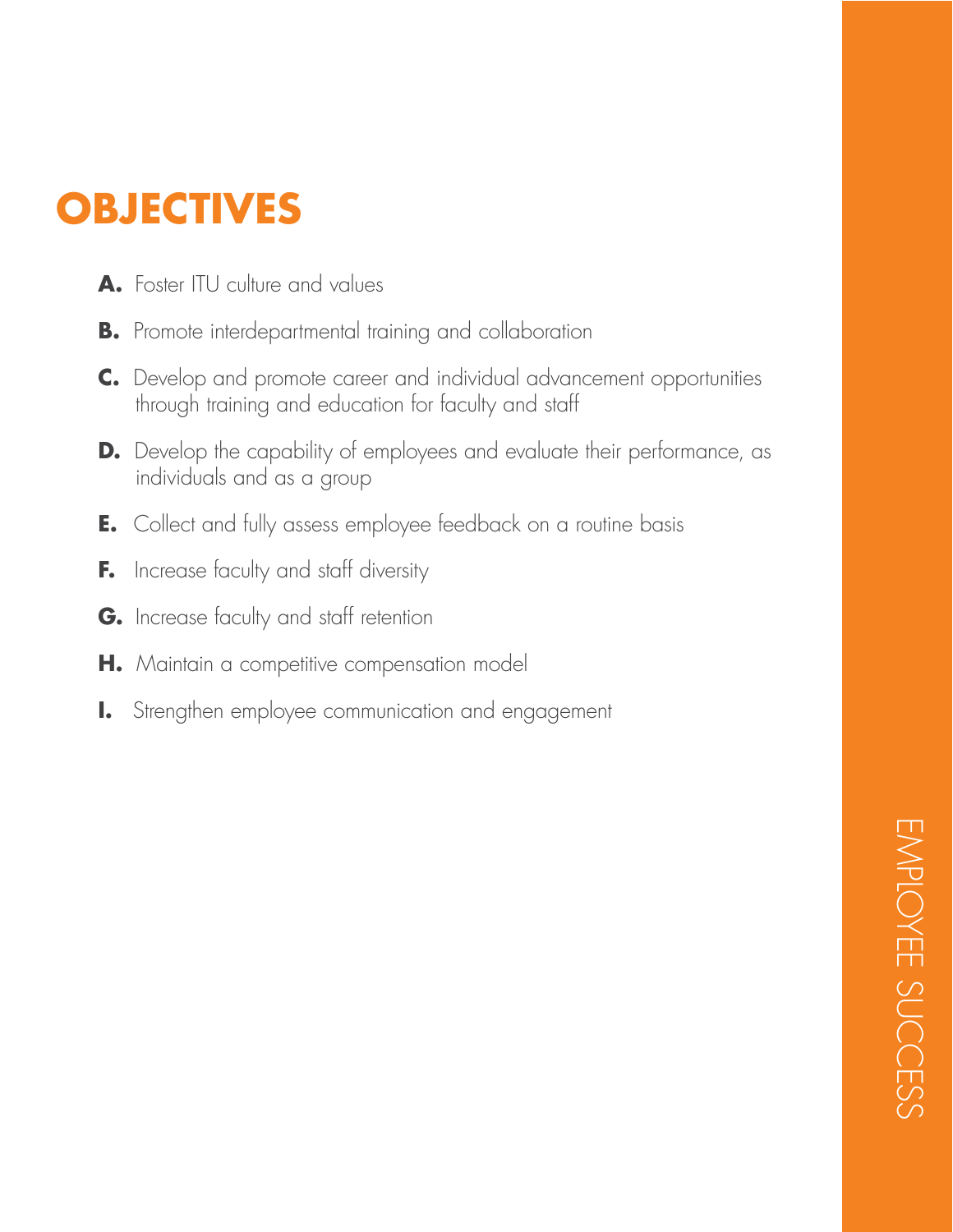#### **INSTITUTIONAL INTEGRITY, RESPONSIBILITY & TRANSPARENCY**



BE THE LEADER FOR ETHICAL **CONDUCT** 

#### WHY IS INSTITUTIONAL INTEGRITY, RESPONSIBILITY & TRANSPARENCY SIGNIFICANT?

All members of the university are responsible for building a culture of integrity, responsibility, and transparency. ITU is committed to full accountability of its own actions and relays the same commitment to all students. The institution will strive to promote transparency on all levels by keeping healthy lines of communication open, both externally and internally.

With an integrity-driven culture, ITU will ensure legal and ethical compliance in every function, which will become the foundation for the university. President O'Brien strongly emphasizes that all ITU staff are responsible for following policies and plans to ensure that the institution is in full compliance with regulations and standards that are expected of respected, WASC-accredited universities. The high degree of integrity will, likewise encourage ITU to unfailingly uphold ethical conduct, best practices, and legal compliance.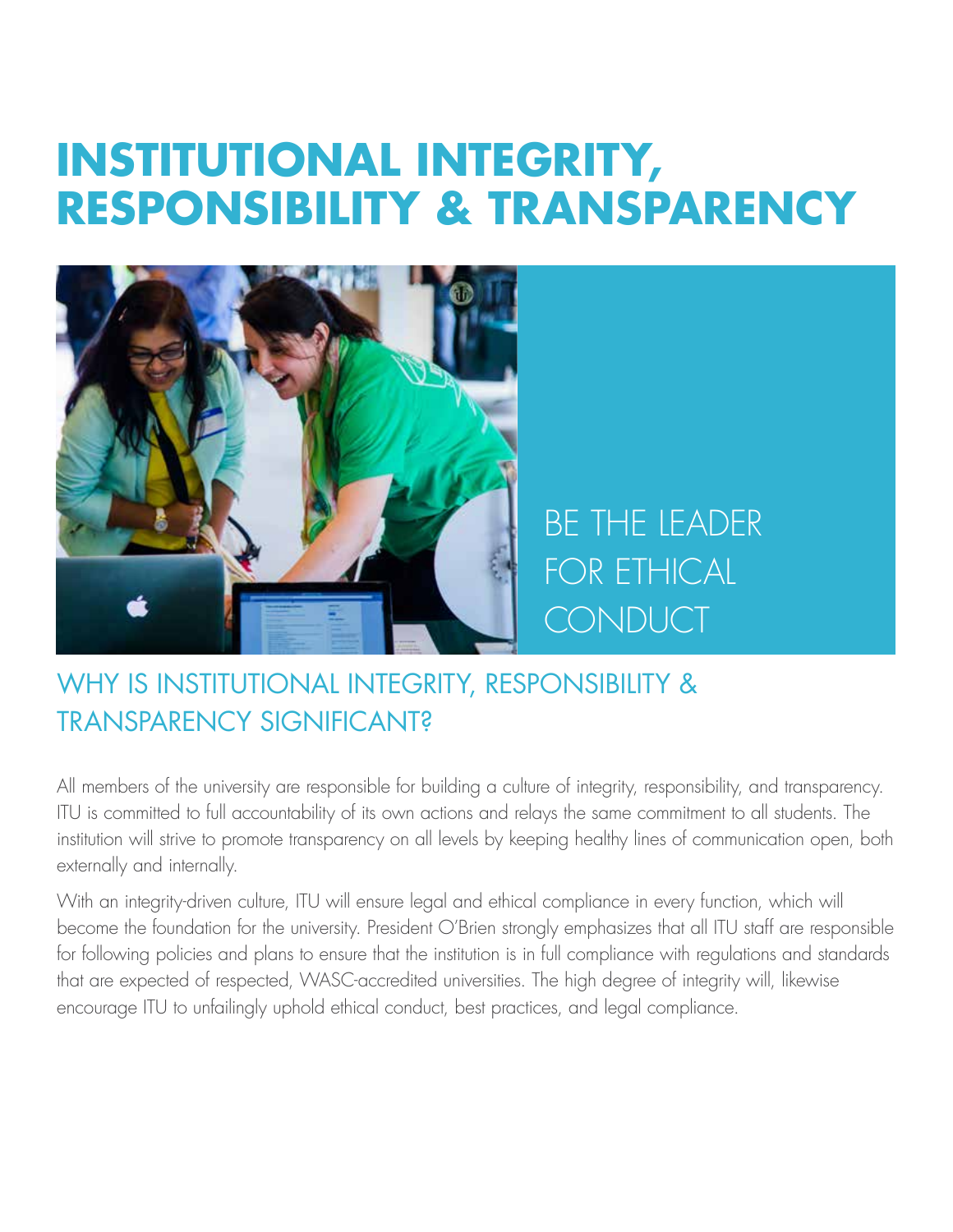- **A.** Comply with institutional, state, and federal rules
- **B.** Strengthen institutional knowledge of non-profit, higher-education best practices
- **C.** Establish strong governance processes and foster culture of ethical leadership and decision-making
- **D.** Revise institutional policies to ensure fairness and transparency of processes
- **E.** Maintain open and transparent communication to all stakeholders
- **F.** Establish and implement appropriate strategies and effective measures to mitigate risk
- **G.** Ensure proper accountability levels are maintained
- **H.** Promote and support academic integrity in order to reinforce quality teaching and learning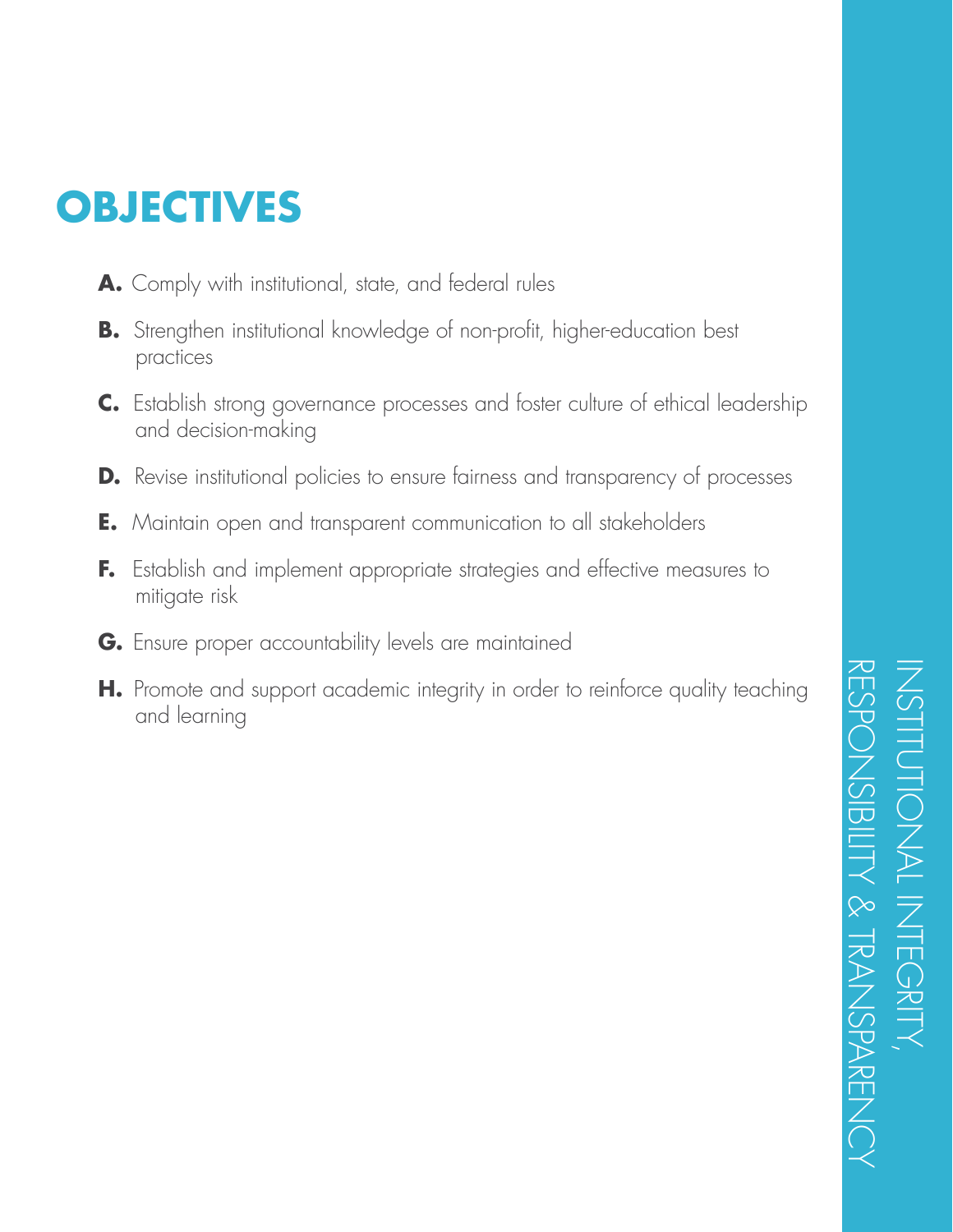#### **SUSTAINABILITY**



CONSTRUCT A SOLID FOUNDATION TO SUPPORT FUTURE **GROWTH** 

#### WHY IS SUSTAINABILITY SIGNIFICANT?

Students have chosen to invest in their future by studying at ITU. The importance of sustainability is in providing high-quality education for the next generation and proactively addressing future challenges. Ensuring the value of students' hard-earned degrees is one of ITU's highest priorities. ITU is committed to ensuring long-term sustainability by enhancing its global expansion, environmental consciousness, financial responsibility, and community involvement.

To support ITU's vision of global expansion, the university will continue to build strong ties with the local and international communities. Leveraging these strategic partnerships can guide ITU towards the development of external knowledge and merit recognition as a leading graduate and research institution. By reaching out to the local community, ITU will be able to strengthen local business ties and improve the community one step at a time. Establishing lasting global partnerships will help the university acquire high visibility and mutual-learning benefits.

ITU will manage spending and investments responsibly and ethically to ensure financial stability. The focus of the institution will be in investments that upgrade the existing infrastructure, promote faculty and staff development, and improve academic and support programs to enhance the institution's learning environment. In addition, ITU is committed to becoming an active and engaged partner through work in reducing its impact on the natural environment, volunteering, and increasing community interaction.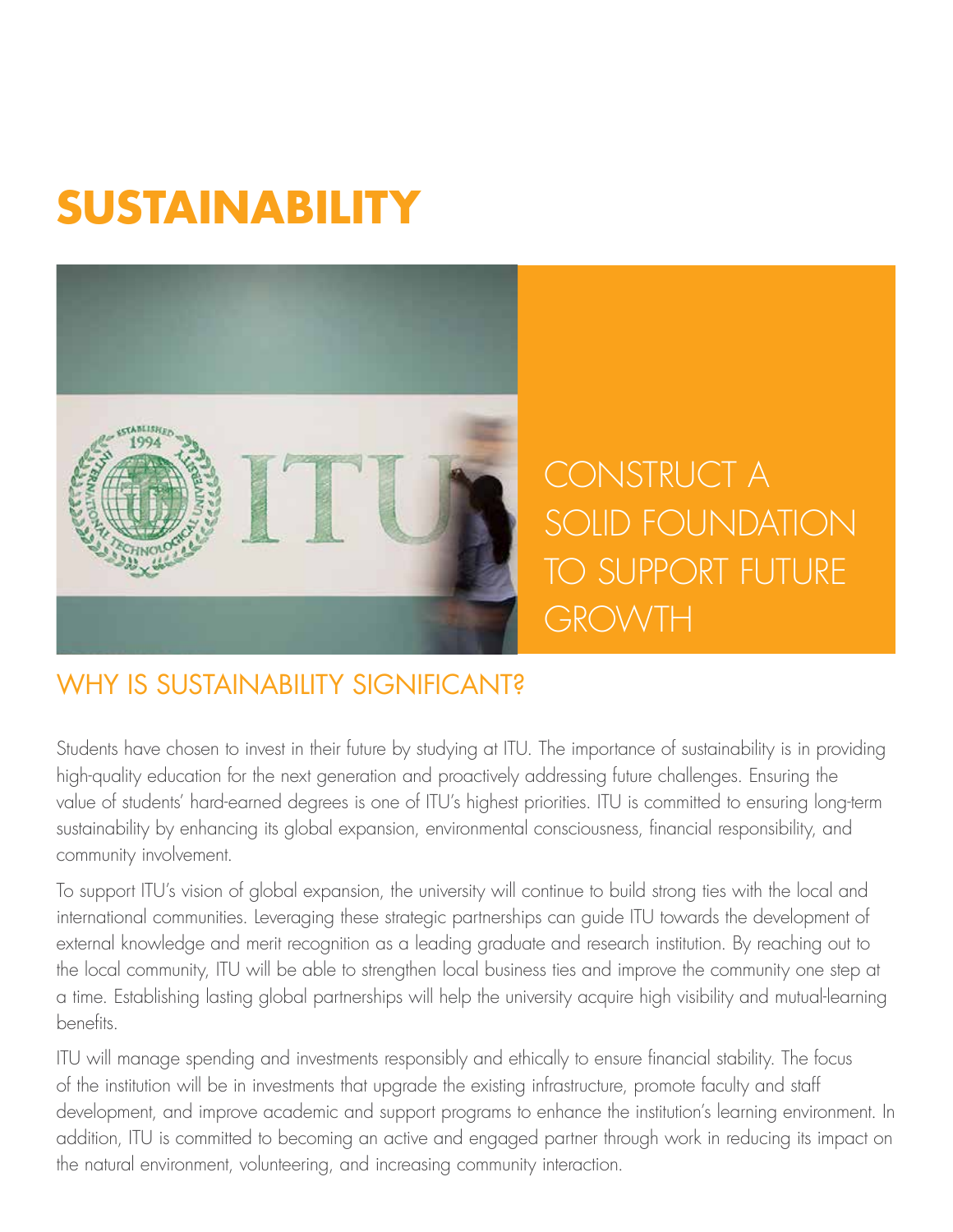- **A.** Develop socially sustainable processes and promote community awareness
- **B.** Develop financially sustainable processes and make continual improvements in financial management
- **C.** Develop environmentally sustainable processes and improve recycling habits, reduce waste stream, and reduce carbon footprint
- **D.** Diversify income streams
- **E.** Explore new financial aid options for students and research programs
- **F.** Enhance brand awareness locally, nationally, and internationally
- **G.** Develop affiliations with international partner institutions
- **H.** Expand long-term domestic partnerships
- **I.** Explore student recruitment opportunities locally and internationally
- **J.** Maintain relationship with alumni
- **K.** Submit WASC substantive change proposals for new programs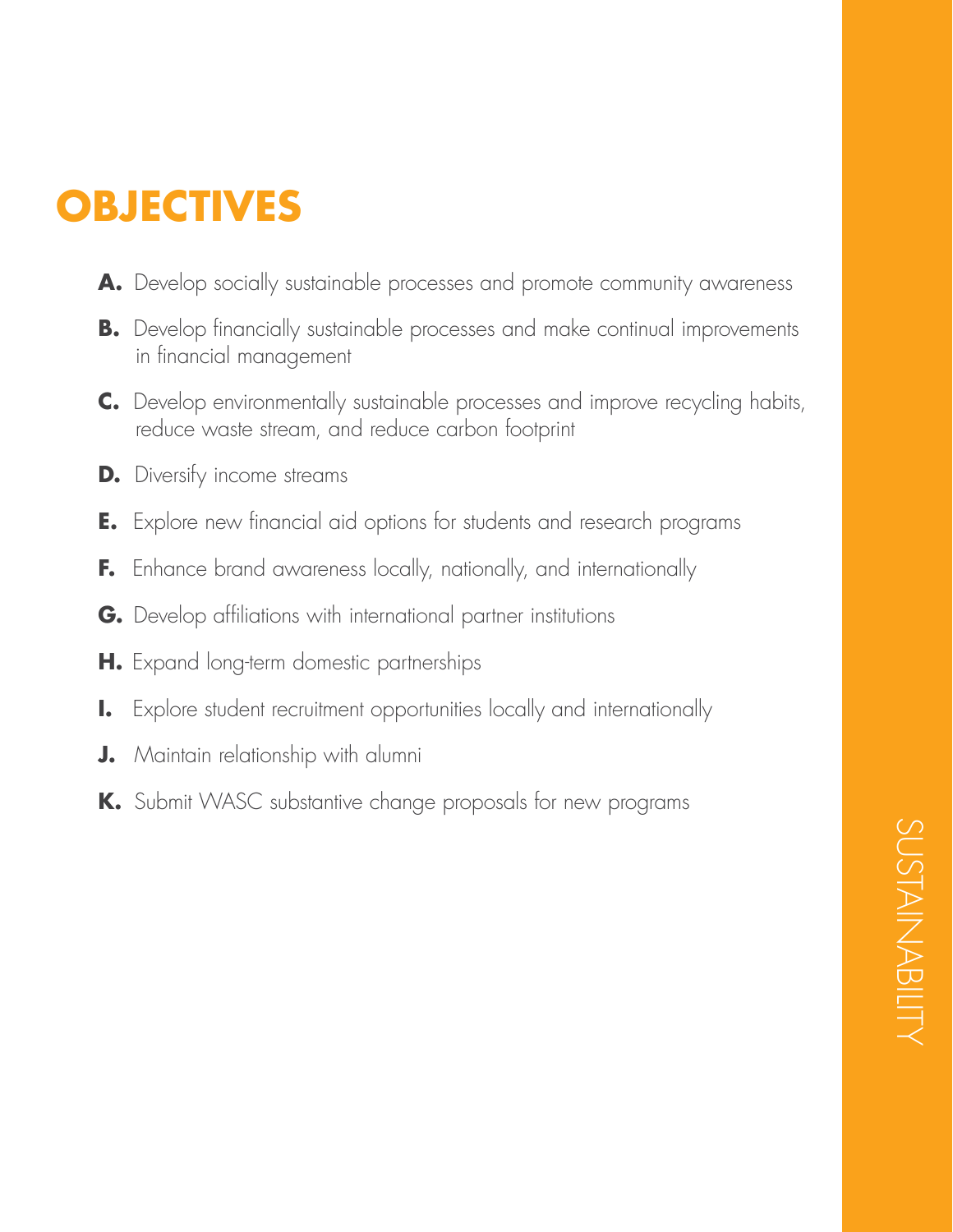#### **TECHNOLOGY & INNOVATION**



ENHANCE **TECHNOLOGICAL** INFRASTRUCTURE TO SUPPORT STUDENT, FACULTY, AND STAFF

#### WHY IS TECHNOLOGY AND INNOVATION SIGNIFICANT?

As stated by President O'Brien, ITU is "dedicated to fostering and communicating the latest innovations in technology, and doing so in industry-relevant ways." Technology and innovation must continue to be the core to ITU's identity.

ITU will adopt new solutions that will support pedagogy, benefit student learning and experience and create a more fluid and efficient workplace. To advance business processes and operational efficiencies, the institution will invest in and utilize innovative technology. In addition, it is essential to advance its fields of study and expand the curriculum to include the latest in technology development. ITU is committed to explore new educational tools to broaden and enrich students' educational experience. Technological expansion will also lead to educational expansion and allow ITU to serve student worldwide.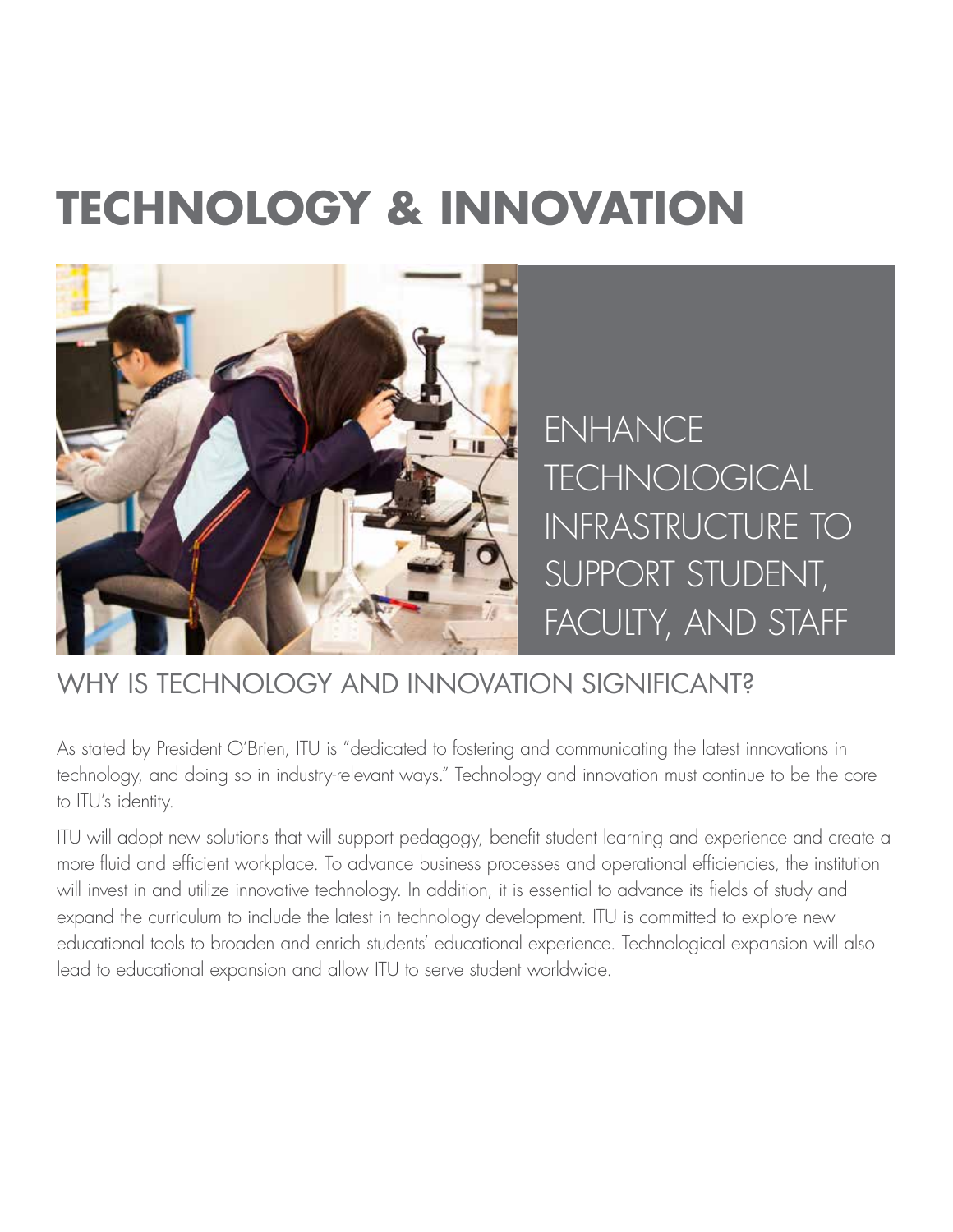# IZNOVATIO Z TECHNOLOGY &

- **A.** Examination of best practices and commitment towards ongoing improvement
- **B.** Streamline data reporting
- **C.** Using Technology to facilitate communication and engagement
- **D.** Leverage technology to streamline administrative functions
- **E.** Support online, in-person, and hybrid curricula delivery through technologies
- **F.** Explore new teaching and learning trends and technologies to improve learning outcomes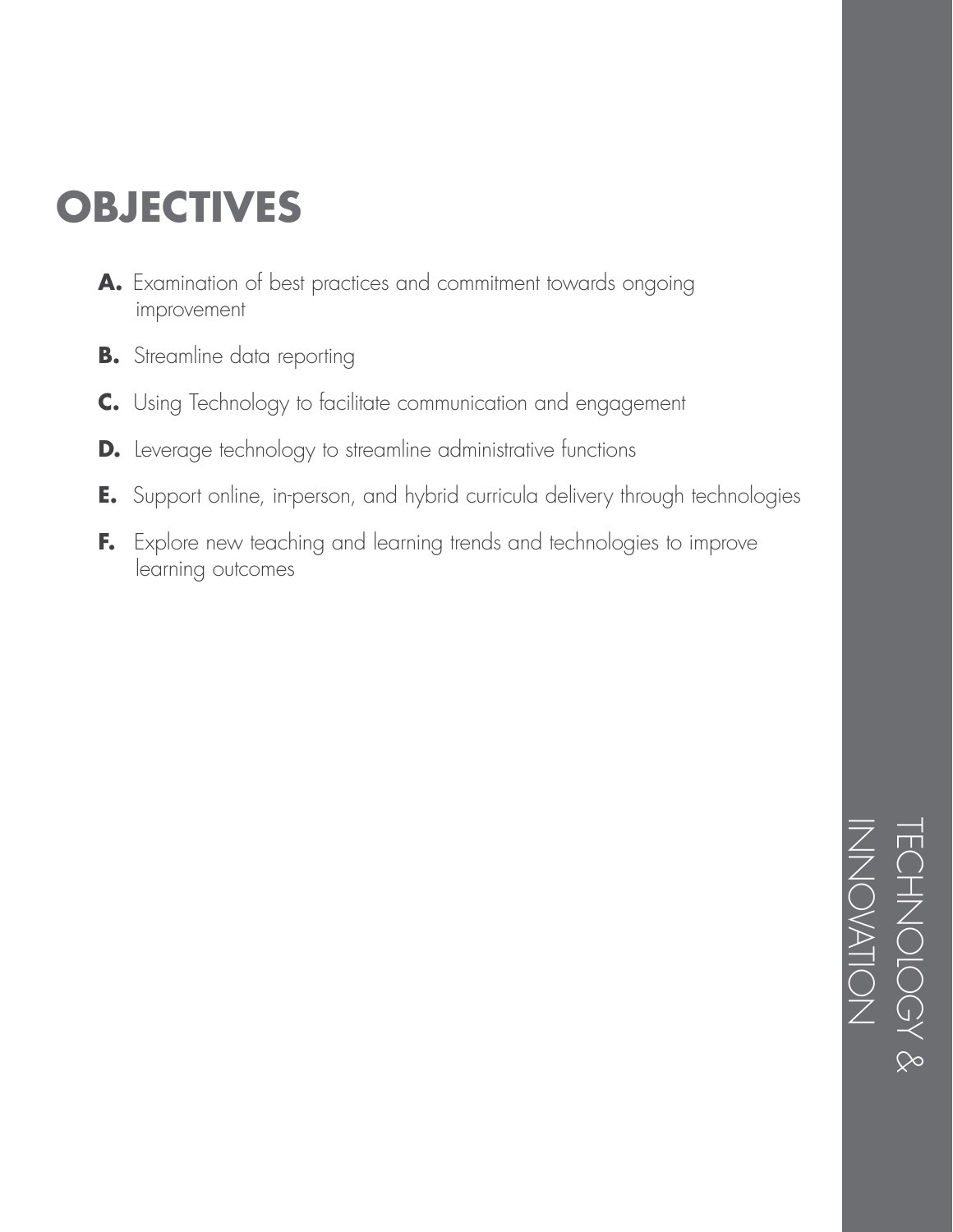ITU will continue to embrace the vision of its founder, Dr. Shu-Park Chan: To empower people and advance global prosperity through inventive, industry-linked Silicon Valley education. Creating and finalizing this document is not the end of ITU's strategic planning effort; rather, this is only the first step. The vision of ITU is as relevant today as it was 20 years ago when it was founded. The five overarching goals listed in this plan will guide ITU's work through 2020.

Concurrent with the Strategic Plan, an Operational Plan that ties with the budget process will be developed annually to identify specific action items to be undertaken to accomplish each objective under each goal. Success in implementing the plan is vital and will require a campus-wide effort. The annual planning cycle will allow everyone at ITU to pause, measure progress, recalibrate, and reprioritize projects. In doing so, ITU will pursue its mission most effectively and allocate resources accordingly.

In addition, every six to twelfth months, the Office of Strategic Initiatives will evaluate the implementation and execution of the plan. To ensure all faculty, staff, and students of ITU are focused on ITU's strategic goals and are actively involved in the progress being made, regular updates will be provided to all key stakeholders. By 2020, this plan will reflect proudly in all ITU has accomplished.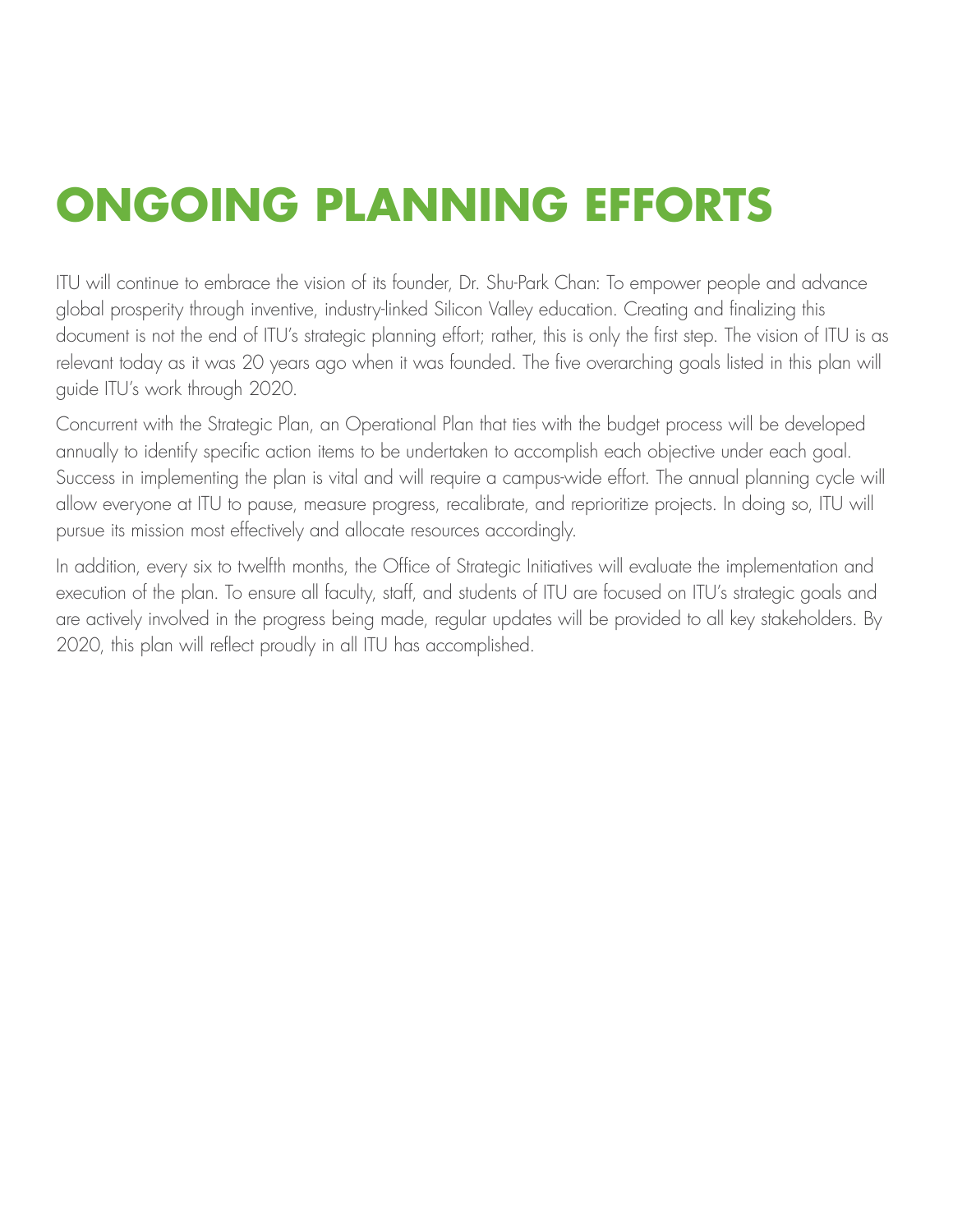## STRATEGIC **PLAN** 20**15** 20**20**